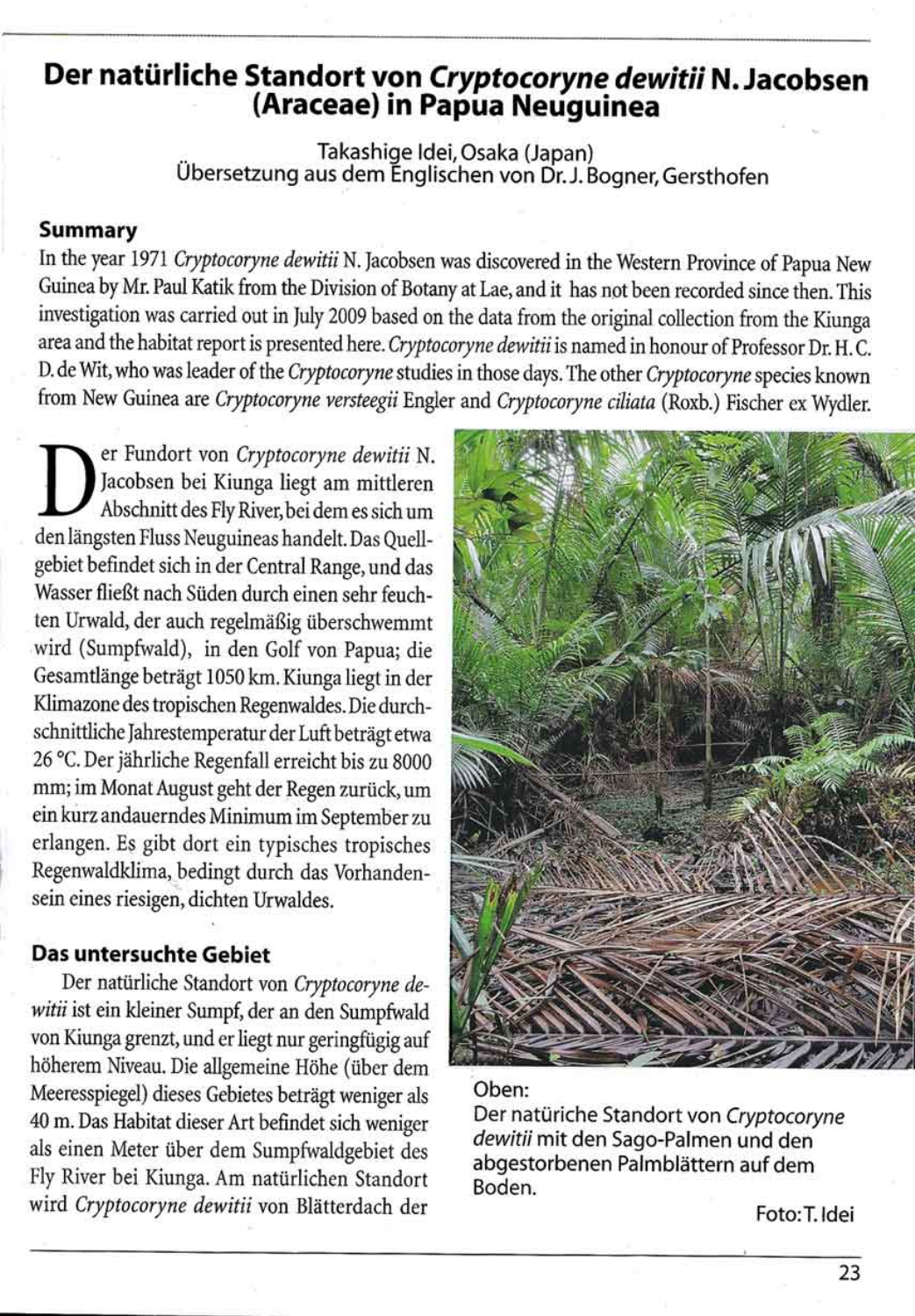# **AQUA PLANTA 1/2010**



### Oben:

24

Das Flusssystem des Fly River und der Regenwald bei Kiunga.

Unten: Ein dichter Bestand von Cryptocoryne dewitii im Waldboden mit abgestorbenen Palmblättern.

Fotos: T. Idei

Sago-Palmen (Metroxylon sagu Rottb.) überdeckt, das ein etwas diffuses Sonnenlicht für die darunter befindliche Vegetation ergibt. Die Oberfläche des Bodens ist größtenteils mit alten, abgefallenen Blättern der Sago-Palmen bedeckt. Einige Araceen (wahrscheinlich Schismatoglottis sp.) wachsen um den Cryptocorynenstandort. Barclaya motleyi Hooker f. findet man zusammen mit der Cryptocoryne dewitii, aber erstere wächst in etwas tieferem Wasser.

Der Sumpf besteht aus einer Lage von Torf, der sich hauptsächlich von den abgefallenen

Palmenblättern sowie dem restlichen Falllaub bis über einen Meter über dem Laterituntergrund angesammelt hat. Der niedrige Wasserstand ist während der trockeneren Periode schwankend und mehr beeinflusst durch den örtlichen Regenfall sowie durch das Aufsteigen von Quellwasser als durch den wechselnden Wasserstand des Fly River.

> Es gibt dort eine kleine Sickerstelle mit einem sehr langsamen Wasserfluss, der wenigstens teilweise den Anschein hat, durch ausströmendes Grundwasser verursacht zu sein. Die Farbe des Wassers ist transparent braun, da es einen hohen Eisengehalt von 1,5 mg/l aufweist. Die Wassertemperatur ist stabil und liegt bei etwa 26 °C. Ein pH-Wert von 6,0 zeigt, dass es sich bei dem Oberflächenwasser überwiegend um Regenwasser handelt und dass dieser Säuregrad auch für die Torfschicht zutrifft, auch beeinflusst durch das Regenwasser.

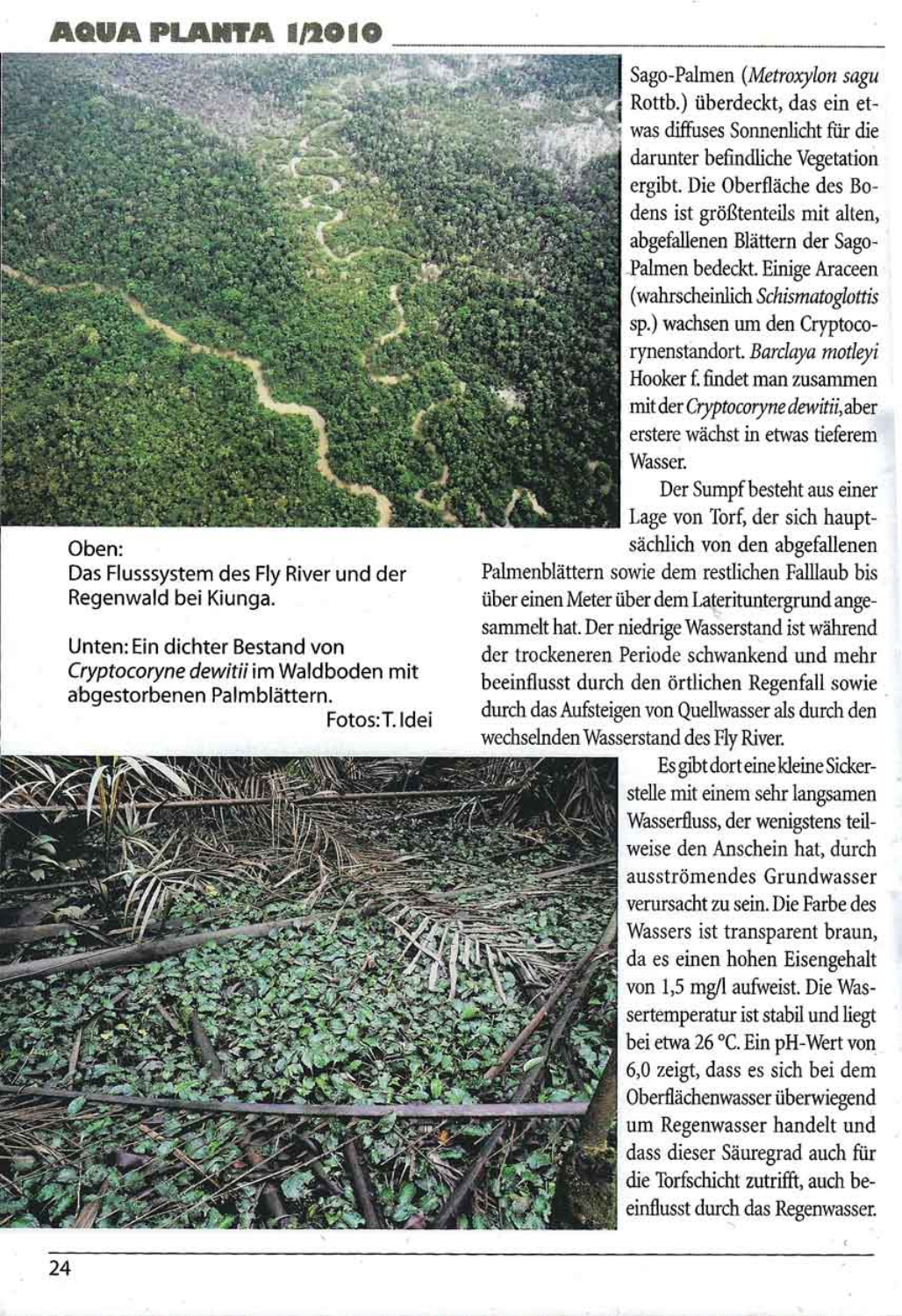Der gelöste Sauerstoff (DO [dissolved oxygen]) beträgt 3,1 mg/l, und der chemische Sauerstoffbedarf (COD [chemical oxygen demand]) von mehr als 8 mg/l zeigt den verhältnismäßig schnellen Verbrauch von Sauerstoff durch die Torfschicht. Der Gehalt an Kalzium weist 5 mg/l auf und Magnesium war nicht nachweisbar.

# Cryptocoryne dewitii N. Jacobsen

Cryptooryne dewitii wächst im emersen Zustand in einem dichten Bestand. Es herrscht dort eine sehr hohe Luftfeuchtigkeit, die von dem fast täglichen Regenfall abhängt. Die Blattfarbe ist normalerweise grün mit leichter bräunlicher Tönung auf beiden Seiten; die Blattspreiten sind mehr oder weniger bullös unter allen Bedingungen. Als besonderes Merkmal dieser Art kann der typische Blattrand bezeichnet werden, der oberflächlich gesehen als fein gezähnt erscheint, aber es handelt sich tatsächlich um einen ganz fein gewellten Blattrand. Der Blattstiel ist

# Rechts oben:

Cryptocoryne dewitii zusammen mit Barclaya motleyi im Sickerwasser, das einen hohen Eisengehalt aufweist.

# Mitte rechts:

Bestand von Cryptocoryne dewitii, der anscheinend gerade in den







emersen Zustand geraten ist, die herzförmigen und bullösen Blattspreiten zeigend.

Unten rechts: Bestand von Cryptocoryne dewitii, der die mehr flachen, lanzettlichen Blattspreiten zeigt, die unter emersen Wachstumsbedingen gebildet Fotos: T. Idei wurden.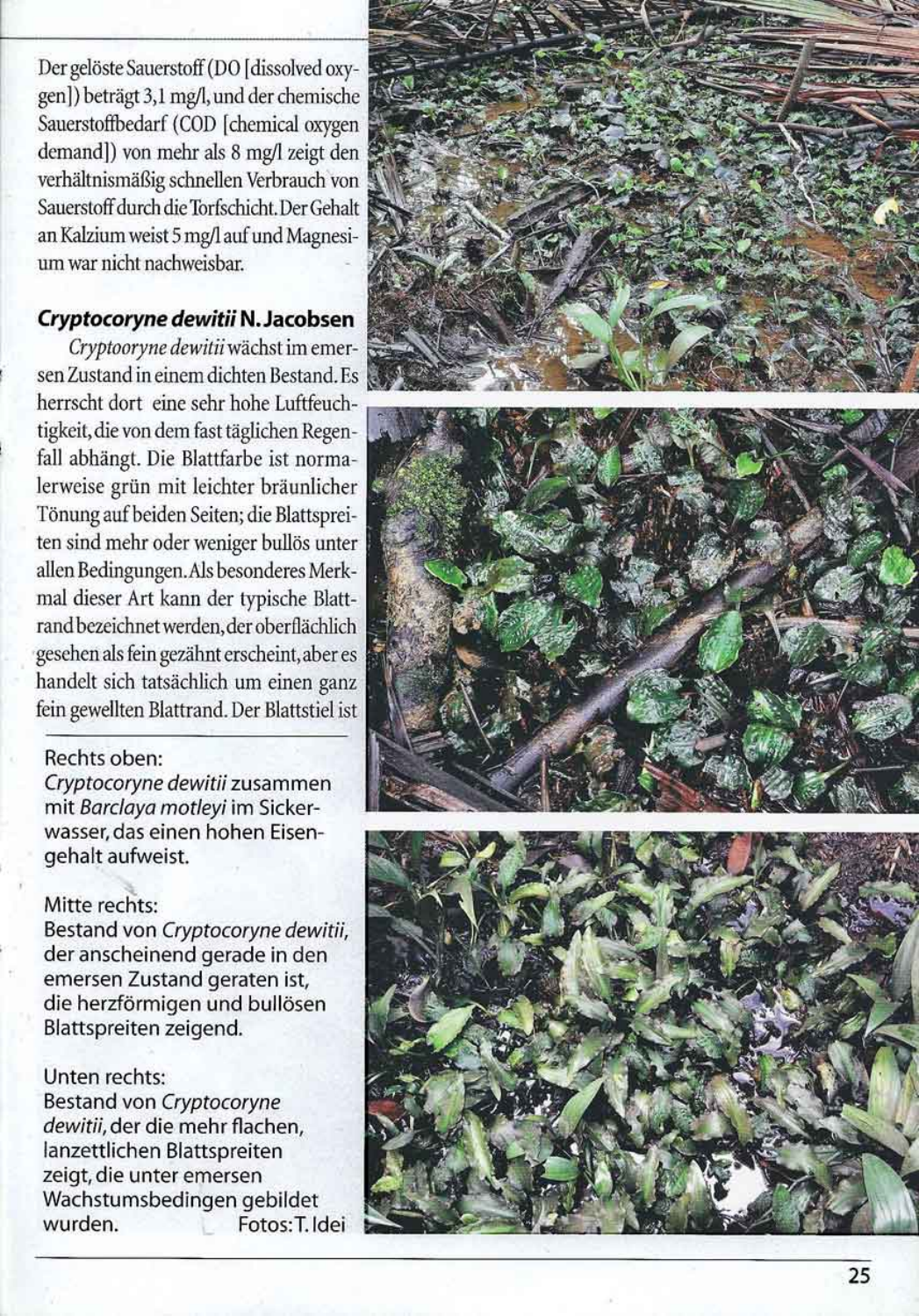# **AQUA PLANTA 1/2010**



Der Blattstiel ist oberseits abgeflacht, grün (rötlich bis rotbraun durch Eisenausfällungen des Wassers) und die Blätter haben einen verhältnismäßig dicken Blattstiel. Einzelne Pflanzen haben gewöhnlich weniger als vierzehn Blätter mit einer elliptischen Spreite und einige mit schmalen oder mehr rundlichen, herzförmigen Blattspreiten, deren Breite etwa ein Drittel bis vier Fünftel der Länge beträgt. Die

Links:

Blühende Cryotocoryne dewitii mit ziemlich flachen, emersen Blättern.

# Rechte Seite:

Blühende Pflanze von Cryptocoryne dewitii.

# Unten:

Einige blühende Cryptocoryne dewitii vom natürlichen Standort.

# Fotos: T. Idei



26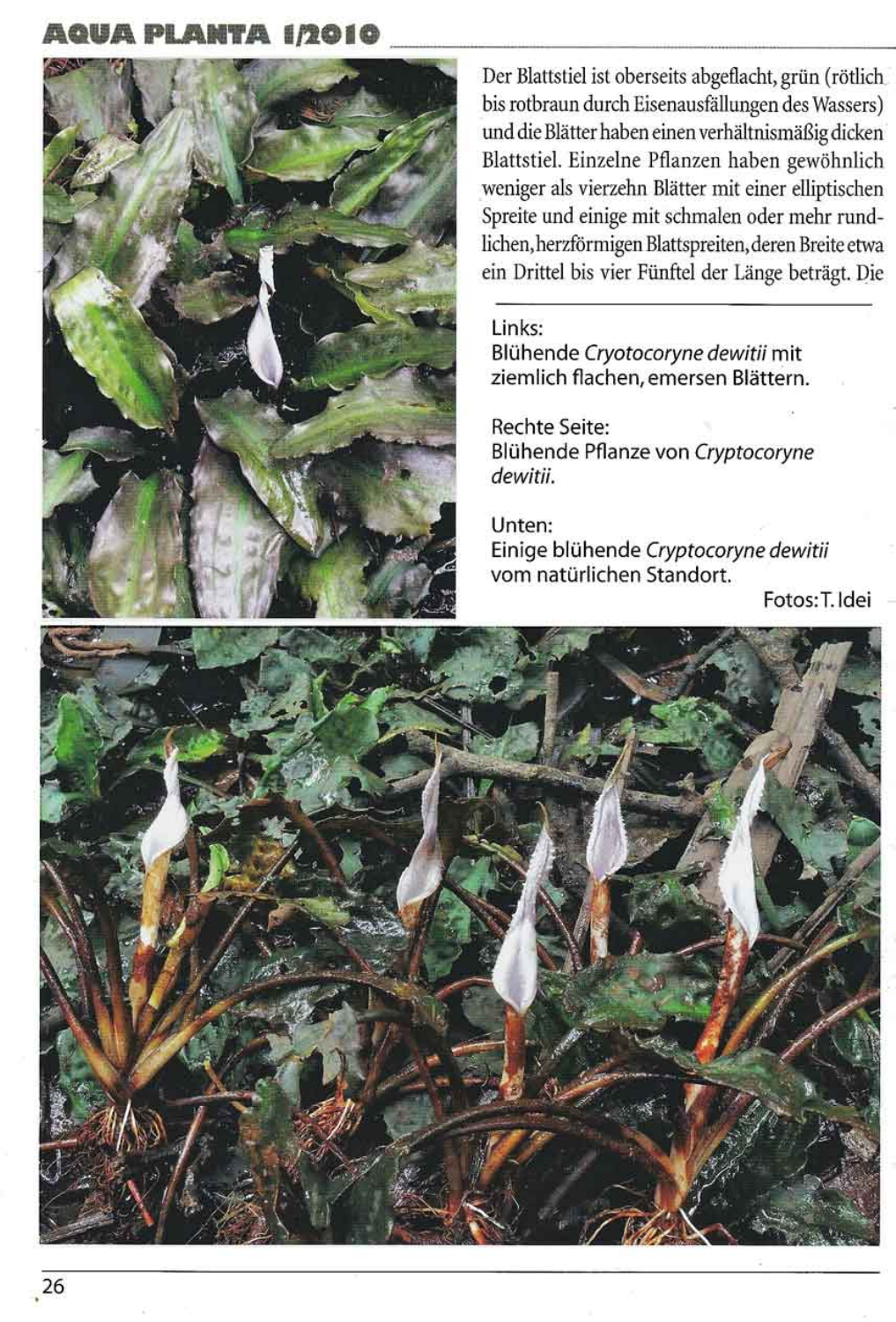Form der Blattspreiten scheint abhängig von den individuellen Wachstumsbedingungen zu sein, die zu bestimmten Zeiten herrschen, wie submers oder emers. Die Blattlänge beträgt etwa 25 cm bei den größten Pflanzen, wobei auf die Blattspreite 13 cm entfallen und auf den Blattstiel eine Länge von 12 cm mit einer deutlichen, basalen Blattscheide. Die Blattspreite hat auf jeder Seite des kräftigen Mittelners 2 bis 3 (4) primäre Seitennerven.

Der Durchmesser des Rhizoms erreicht eine Di-

außen oft mit einer rötlichen Tönung. Die größte Spatha hatte eine Spreite von 5 cm Länge, eine Röhre (zwischen Kessel und Spreite) von 2,5 cm Länge und einen Kessel von 1,5 cm Länge mit einem Durchmesser von 7 mm; der Pedunkulus (Blütenstandsstiel) war 2 cm lang. Der Spadix hat 5 bis 7 verwachsene weibliche Blüten, die in einem Quirl an der Basis stehen, dann folgt eine weiß gefärbte, sterile Achse des Spadix, danach der ellipsoide, hellgelbe männliche Abschnitt und den

cke bis 8 mm und die Länge bis 7 cm. Die Wurzeln sind auf die vorderen 4 cm des Rhizoms konzentriert, und Eisenablagerungen findet man auf der ganzen Oberfläche. Das gesamte Wurzelsystem reicht bis zu einer Tiefe von 15 cm, gewöhnlich aus feinen, normalen Wurzeln bestehend. Die Vermehrung durch Ausläufer wurde sehr viel häufiger



beobachtet als durch Samen bzw. Sämlinge.

Die Spatha der Cryptocoryne dewitii wird 6 bis 11 cm lang und es tritt eine gewisse Variation in der Form und Farbe auf. Die Farbe der Spathaspreite ist weiß bis leicht purpurn getönt und mehr oder weniger nach hinten spiralig gedreht; eine breite und relativ weit heraufreichende Kragenzone ist deutlich vorhanden, die bis zu einem Drittel oder bis zur Hälfte der Länge beträgt. Die Spathaspreite weist viele charakteristische Auswüchse entlang des Randes und auf der Oberfläche auf. Innen und außen sind der Kessel und die Röhre weiß gefärbt,

Abschluss bildet ein ei- bis kegelförmiger, purpurfarbener Appendix; die Verschlussklappe ist lang (etwas länger als der männliche Abschnitt des Spadix) und weiß gefärbt. Die weißen weiblichen Blüten haben einen kurzen Griffel und eine mehr oder weniger rundliche bis elliptische Narbe; die Duftkörper über den weiblichen Blüten sind rundlich und deutlich weiß gefärbt. Die Anzahl der Staubgefäße beträgt etwa 30. Die Lebensspanne der meisten Spathen liegt innerhalb von zwei Tagen. Der Durchmesser des Fruchtstandes liegt innerhalb von 1 cm.

27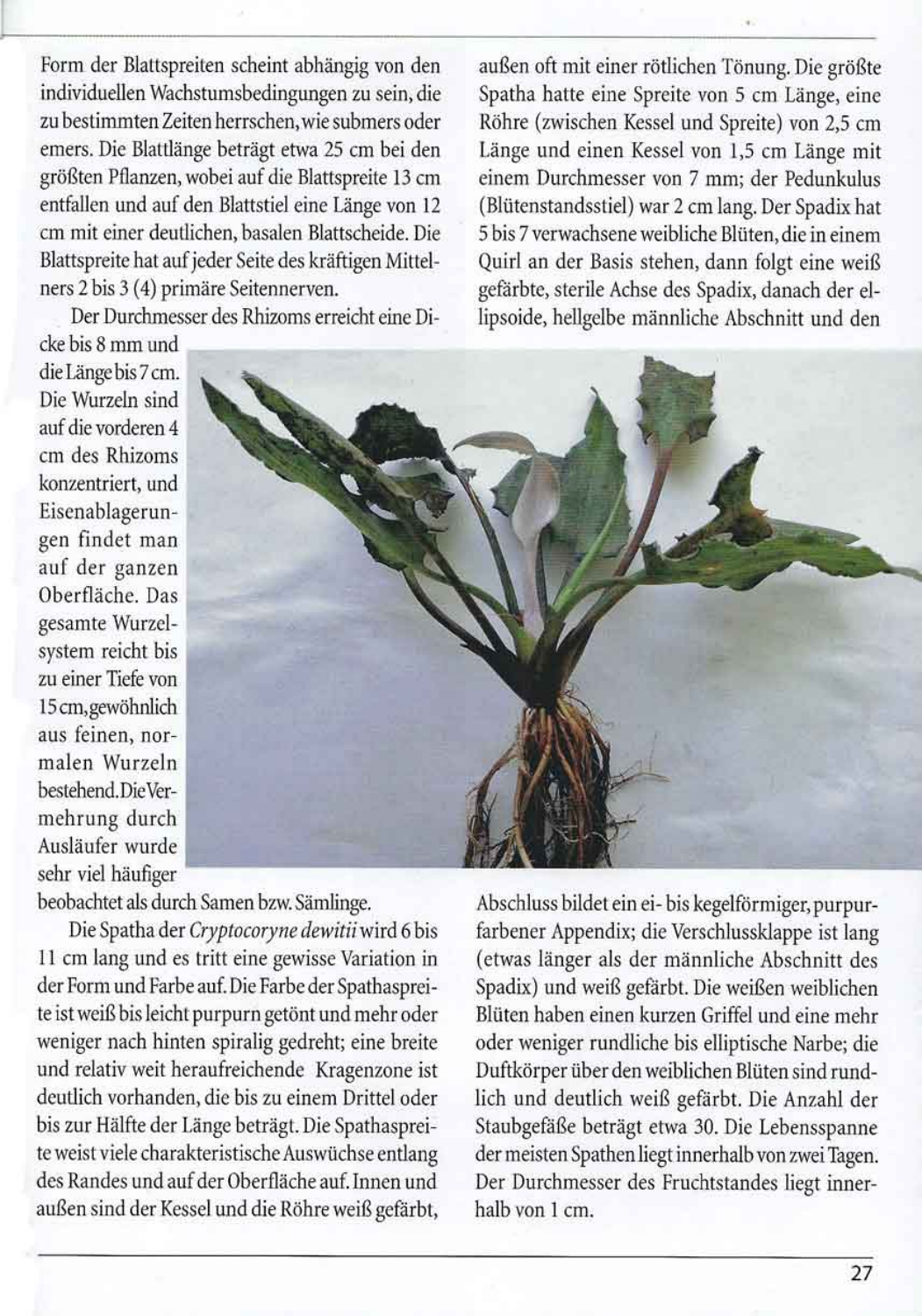# AQUA PLANTA 1/2010

# Danksagung

Hochachtung und Ehrerbietung gebührt Herrn Professor Dr. H. C. D. de Wit + und Herrn Paul Katik in Lae (Papua Neuguinea). Ich danke Herrn Professor Dr. Niels Jacobsen, Kopenhagen (Dänemark), und Herrn Jan Bastmeijer, Emmen (Niederlande) für ihre Ermutigung und Anmerkungen zum Manuskript sowie Herrn Dr. Josef Bogner, Gersthofen (Deutschland), für die Übersetzung des Textes ins Deutsche.

# Literatur

Bastmeijer, J. D. 2009. http://www.xs4all.nl / crypts/Cryptocoryne/index.html

Idei, T. 2009. De habitat van Cryptocoryne dewitii in de Western Provincie van Papoea Nieuw-Guinea. Het Aquarium 79 (11): 29-31.

Jacobsen, N. 1977. Cryptocoryne dewitii N. Jacobsen sp. nov. (Araceae). Botaniska Notiser 130:381  $-382.$ 

Wit, H. C. D. de 1983. Aquariumplanten, 4e druk. Uitgeverij Hollandia, Baarn.

Wit, H. C. D. de 1990. Aquarienpflanzen, 2. Aufl. Eugen Ulmer Verlag, Stuttgart.





# Oben:

Aufgeschnittener Kessel von Cryptocoryne dewitii; unten die weiblichen Blüten zeigend, darüber die kahle Achse des Spadix, danach die gelben männlichen Blüten und darüber der purpurfarbene Appendix, links neben den männlichen Blüten und dem Appendix die relativ lange Verschlussklappe. Foto: J.D. Bastmeijer

Links: Professor Dr. Niels Jacobsen (links) und Professor Dr. H. C. D. de Wit (rechts), nach dem die Art benannt wurde.

Foto: C. Kasselmann

28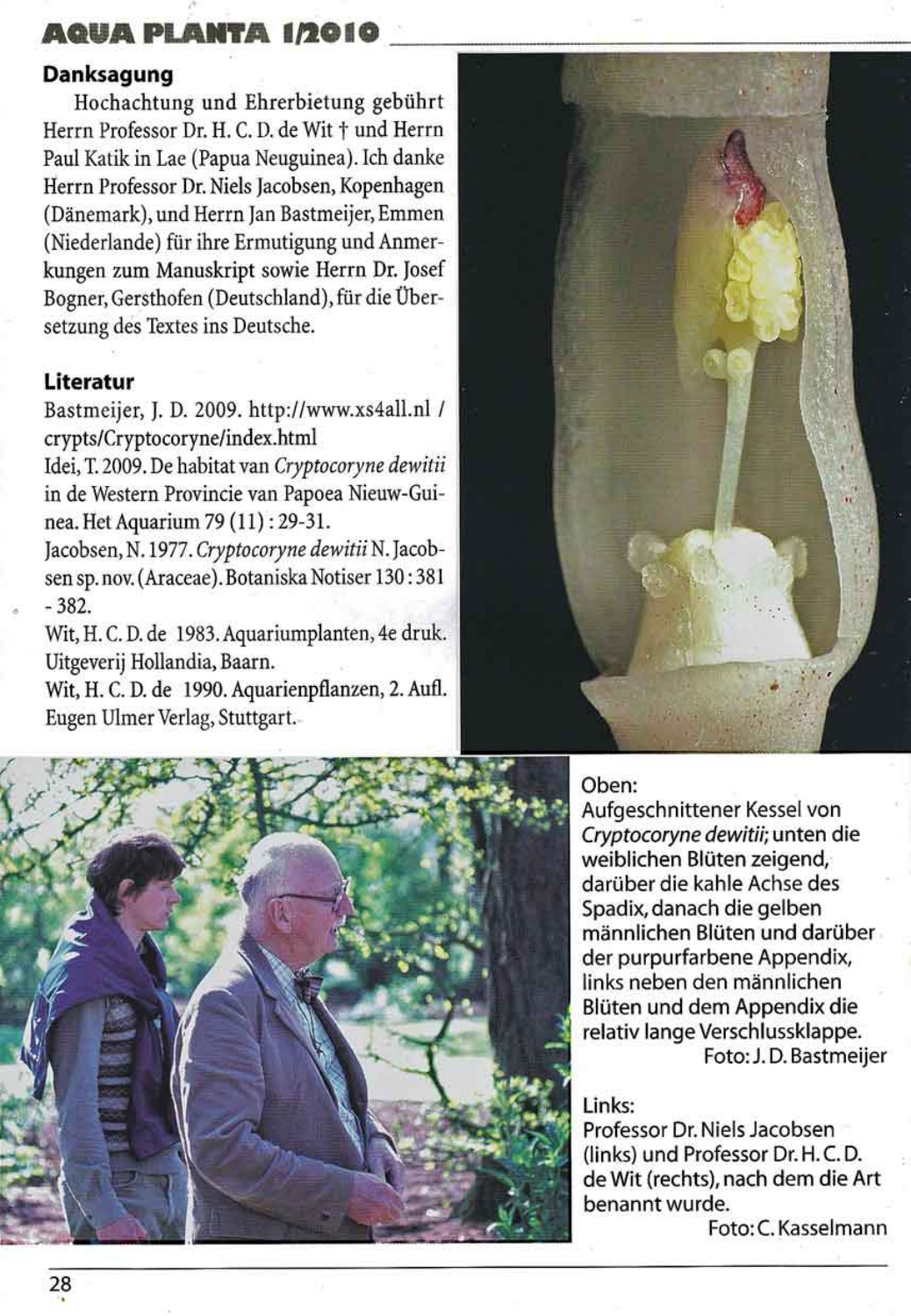### Aqua Planta 35,1 (2010): 23-28

### Habitat of *Cryptocoryne dewitii* in Papua New Guinea Takashige Idei Osaka JAPAN

### **Abstract**

*Cryptocoryne dewitii* was discovered in 1971 in the Western province of Papua New Guinea by Mr. Paul Katik from the Division of Botany at Lae, and it has not been recorded since then. This investigation was carried out in July 2009 based on the data from the original collection from the Kiunga area and the habitat report is presented. *Cryptocoryne dewitii* is named in honour of professor H.C.D. de Wit, who was leader of the *Cryptocoryne* studies in those days. The other *Cryptocoryne* species known from New Guinea are *Cryptocoryne versteegii* Engler and *Cryptocoryne ciliata* (Roxb.) Schott.

### Introduction

Kiunga is located in the midstream part of the Fly River which is the longest river in Papua New Guinea. The headwater is the Central Range, and it flows southwards through the wetland forests into the Gulf of Papua, and has a total length of 1050 km. Kiunga is located in tropical rainforest climate zone. The average yearly air temperature is around 26 °C. The annual rainfall reaches up to 8000 mm, and in the month of August it decreases relatively, and reaches a short lasting minimum in September. There is a typical tropical rain forest climate due to the remains of the immense primeval forest remaining.

### The investigation site

The habitat of *Cryptocoryne dewitii* is a small-scale marsh that adjoins the swamp forest of Kiunga, and it is located at a slightly higher level than the swamp forest. The general altitude of the area is less than 40 m. The habitat of *C. dewitii* is less than one m above the Fly River wetland forest area at Kiunga.

There is a Sago Palm (*Metroxylon sagu* Rottb.) canopy cover that provides some diffusion of sunlight to the vegetation below, and the surface of the riverbed is almost covered with fallen leaves of Sago Palms. Various juvenile Araceae (probably *Schismatoglottis* sp.) surrounded the *C. dewitii* habitat. *Barclaya motleyi* Hook.f. is coexisting with *Cryptocoryne dewitii* but growing in somewhat deeper water.

This swamp consists of a peat layer that has accumulated from fallen leaves to a depth of more than 1m in depth above the laterite soil base. The very low water level change is, during the drier period, influenced more by the local rainfall and by the rise from the subterranean water, rather than by the water level changes of the Fly River.

There is a small water seepage of a very slow flow which at least partly appears to be due to the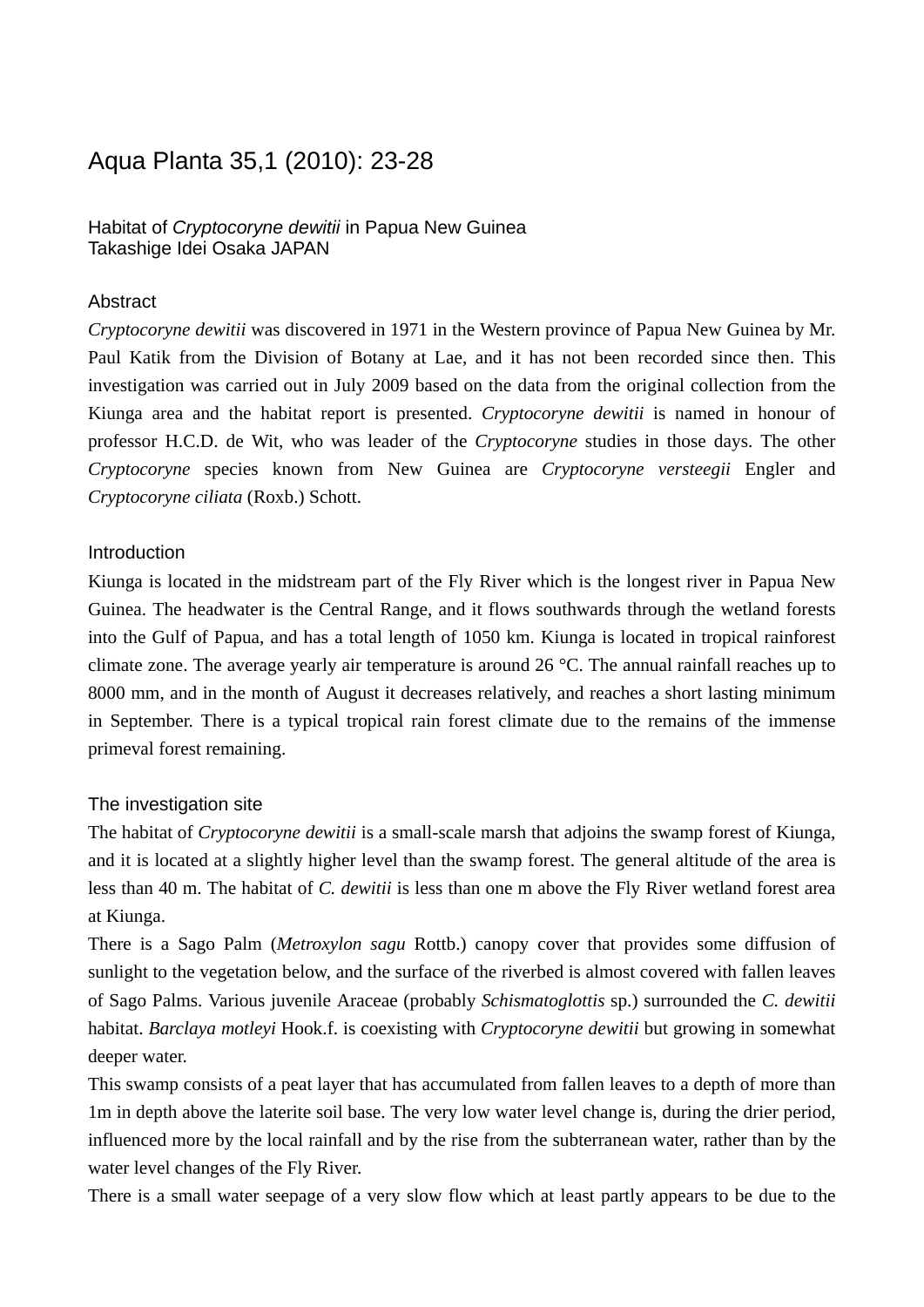oozing of the subterranean water. The water colour is transparent brown as it contains a high iron content of 1.5 mg/l. The water temperature is stable around 26°C. A pH of 6.0 shows that the surface layer is rainwater and that it is from the inside of the peat layer. Dissolved Oxygen (DO) is 3.1mg/l, and the Chemical Oxygen Demand (COD) of more than 8 mg/l shows the comparatively fast consumption of oxygen by the peat layer. Calcium is 5 mg/l and Magnesium was not detected.

#### *Cryptocoryne dewitii* N. Jacobsen

*Cryptocoryne dewitii* grows under emerged conditions in dense stands at a high humidity community that depends on a rainfall almost every day. The leaf colour is generally green with slightly brown tinge on both sides and it is more or less bullate. As a characteristic of the species, the leaf margin of C. *dewitii* has like an irregularly denticulate appearance because of the somewhat finely undulated margin of the leaves; the leaf base is distinctly flattened, and the leaves have a comparatively thick petiole. Individual plants generally have less than 14 elliptic leaves, and some of narrow or round cordate leaves are about 1/3 to 4/5 in width compared to length in leaves. The form of the leaf shapes seems to relate to individual growth conditions of that time, i.e. submerged versus emergent. Leaf length is about 25 cm in the largest plants as the leaf blade is 13 cm long, and the petiole length 12 cm.

The diameter of the rhizome is up to 8 mm; the length is up to 7 cm. Roots are concentrated within upper part 4 cm of the rhizome, and iron sticks to the whole surface. The whole root system is growing within a depth of 15 cm generally by "hair-roots". Runner multiplication is more often seen than seedlings.

 The spathe of *Cryptocoryne dewitii* is from 6 to 11 cm long and there is some variation in the shape and colour. The colour of the limb is white to light tinted purple, and it is more or less backwards spirally twisted, and the broad collar zone is distinct reaching from 1/3 to 1/2 of the spathe limb length. It has many characteristic protrusions along the limb margin and limb surface. Both the inside wall and the outside of kettle and the tube are white. The largest spathe had a limb of 5 cm in length, the tube 2.5 cm long, kettle 1.5cm long with the diameter of 7 mm, and a 2 cm long peduncle. The spadix has 5 to 7 female flowers followed by a white sterile spadix axis and thereafter the ellipsoid, light yellow male part and ending in a dome shaped purplish appendix; the valve is long (longer than the male part if the spadix) and white. The white female flowers have a short style and a more or less rounded to elliptic stigma; the olfactory bodies above the female flowers are rounded and distinctly white coloured. The number of male flowers is more than 30. The lifespan of most of the spathes are within 2 days. The diameter of the infructescence is within 1cm.

#### Acknowledgements

Respect is expressed to Professor H.C.D. de Wit and Mr. Paul Katik, Lae (Papua New Guinea). I am grateful to Prof. Niels Jacobsen and Mr. Jan D. Bastmeijer, for their encouragements and comments on the manuscript. To Dr. Josef Bogner for the translation of the text into German.